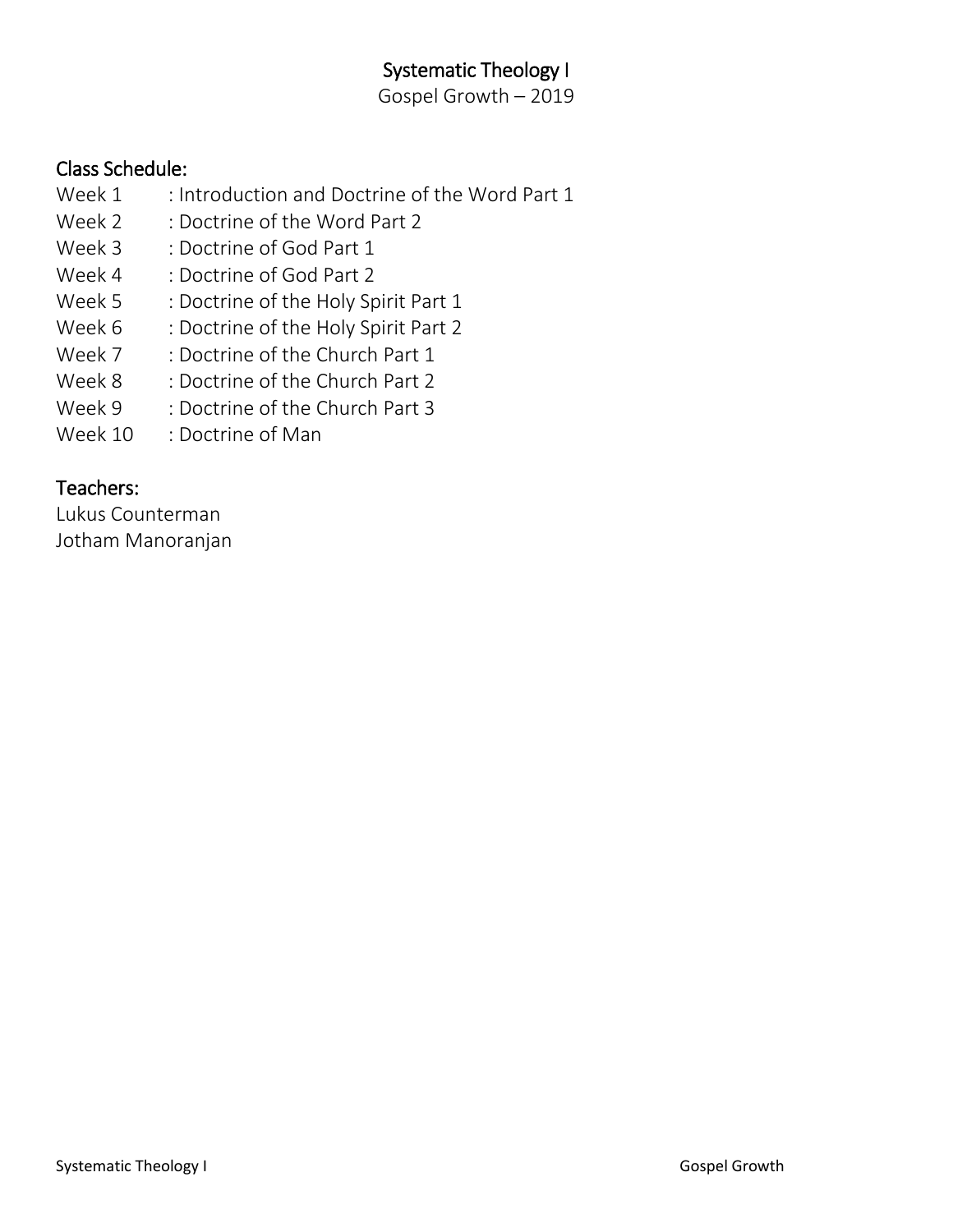# Systematic Theology I

Lesson 1

## Introduction to Systematic Theology

What is Systematic Theology?

## Why Systematic Theology?

- a. For God's \_\_\_\_\_\_\_\_\_\_\_\_\_\_
- b. Reflect \_\_\_\_\_\_\_\_\_\_\_\_\_\_to Others
- c. Individual contract the contract of the contract of the contract of the contract of the contract of the contract of the contract of the contract of the contract of the contract of the contract of the contract of the con
- d. Truth fuels \_\_\_\_\_\_\_\_\_\_\_\_\_\_\_\_
- e. Doctrine **and the set of the set of the set of the set of the set of the set of the set of the set of the set of the set of the set of the set of the set of the set of the set of the set of the set of the set of the set**

### How should we do Systematic Theology?

- a. \_\_\_\_\_\_\_\_\_\_\_\_\_\_\_\_\_\_\_ grounded
- b. \_\_\_\_\_\_\_\_\_\_\_\_\_\_\_ informed
- c. Contextualized
- d. \_\_\_\_\_\_\_\_\_\_\_ out